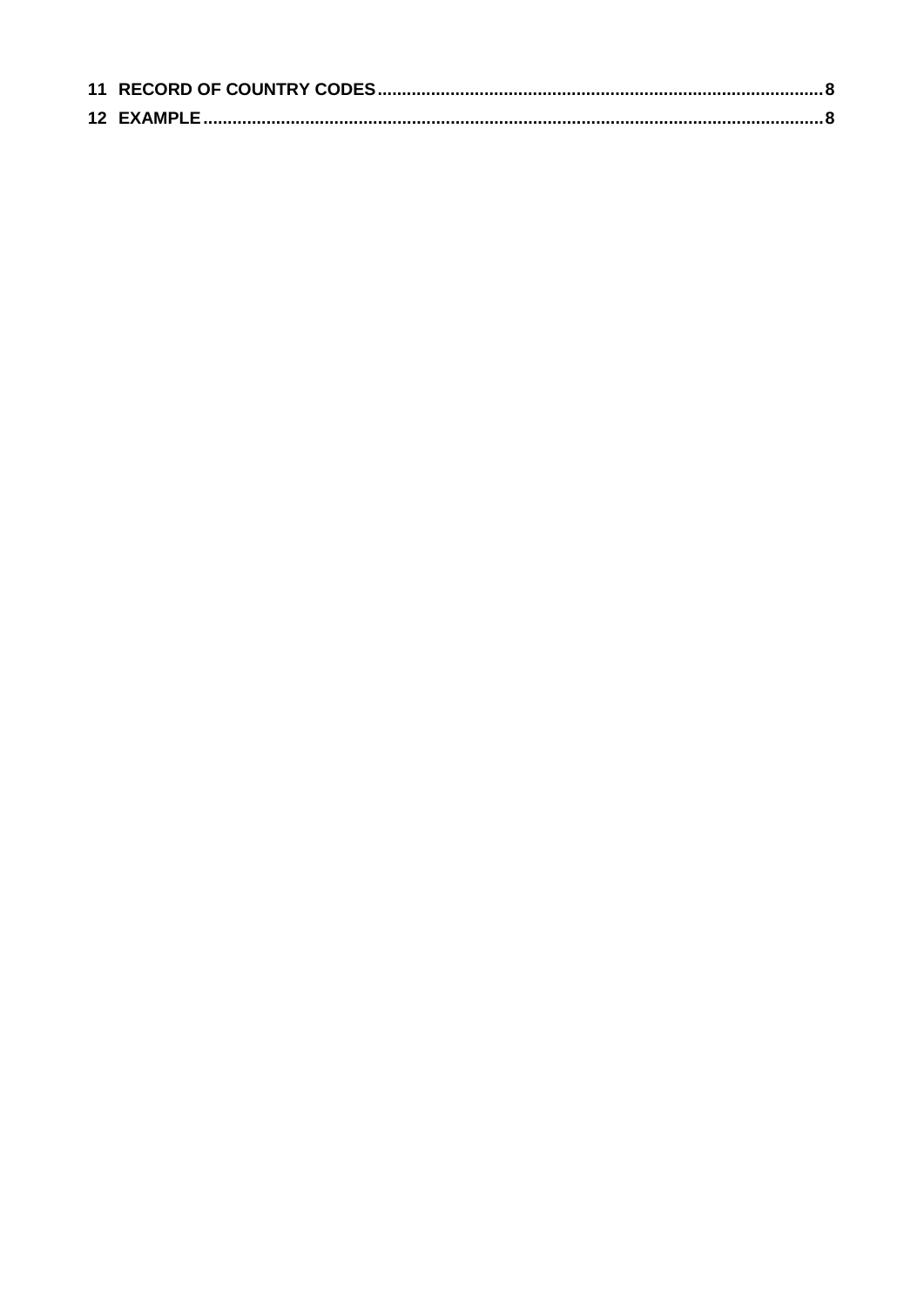### <span id="page-2-0"></span>**1 INTRODUCTION**

This guidance explains the structure of the required inbound file and the check procedures that follow. For more information, see [Description of e-File.](http://www.vero.fi/download/Sahkoisen_ilmoittamisen_yleiskuvaus_ENGL20/%7B956D482C-4A28-48D2-BE25-00112D97AE00%7D/12064)

### <span id="page-2-1"></span>**2 DESCRIPTION OF THE INFORMATION FLOW AND SUBMITTAL OF FILES**

If your organisation is a Finnish fund management company, a Finnish affiliate of a foreign fund management or a foreign company that manages an investment fund established in Finland, you must file an information return to the Tax Administration. Its due date is soon after the end of every calendar year, and it should include specifications of the quantities and comparison values (vertailuarvo; jämförelsevärde) of the shares and units held by every taxpayer in every one of your funds or UCITS. The comparison value is 70 percent of fair market value (§ 4.3, Act governing the Valuation of Assets for the Purposes of Taxation). In this way, the comparison values are the same as the 'taxable values' reported during earlier years under the old rules.

Moreover, you must report the annual distributions of yields on the fund units and UCITS units, separately for each fund and UCITS.

The information-reporting requirement also concerns managers of Alternative Investment Funds, who manage a special common fund under the provisions of Act on Common Funds (Laki vaihtoehtorahastojen hoitajista 162/2014). If an Alternative Investment Fund has been set up in Finland but it has a foreign manager, the information-reporting requirement also concerns the foreign manager in the same way as it concerns a Finnish manager of an Alternative Investment Fund.

The reports must comply with this specification when the beneficiaries or shareholders are Finnish tax residents.

You must submit taxpayer-specific itemizations for all the payments and assets discussed in this specification. This means that itemizations of the paid aftermarket bonuses and quantities of shares in the funds are also required. In addition, the itemizations should include any payments of interest made from other countries, or intermediated from other countries, and information on any shares in Undertakings for Common Investment in Transferable Securities (UCITS) and foreign funds, including their distributions of profit or yield.

You must file your information return electronically if you had more than five (5) recipients of payments. However, the requirement to use e-filing does not concern physical persons and estates of deceased physical persons unless they operate a trade, business, or an agricultural farm/forestry farm.

If your reporting concerns investment fund shares and yield payments on such shares, you must file electronically. There is no paper-printed form available for the purpose.

For beneficiaries who are nonresidents, you must use the VSRAERIE information flow. In the case of nonresident beneficiaries, you do not have to report the quantities and comparison values of the shares or units in any mutual funds or UCITS funds.

If you have made payments to Individual Retirement Account holders (as provided by the legislation on long-term savings / Laki sidotusta pitkäaikaissäästämisestä 1183/2009), you do not have to report the yields.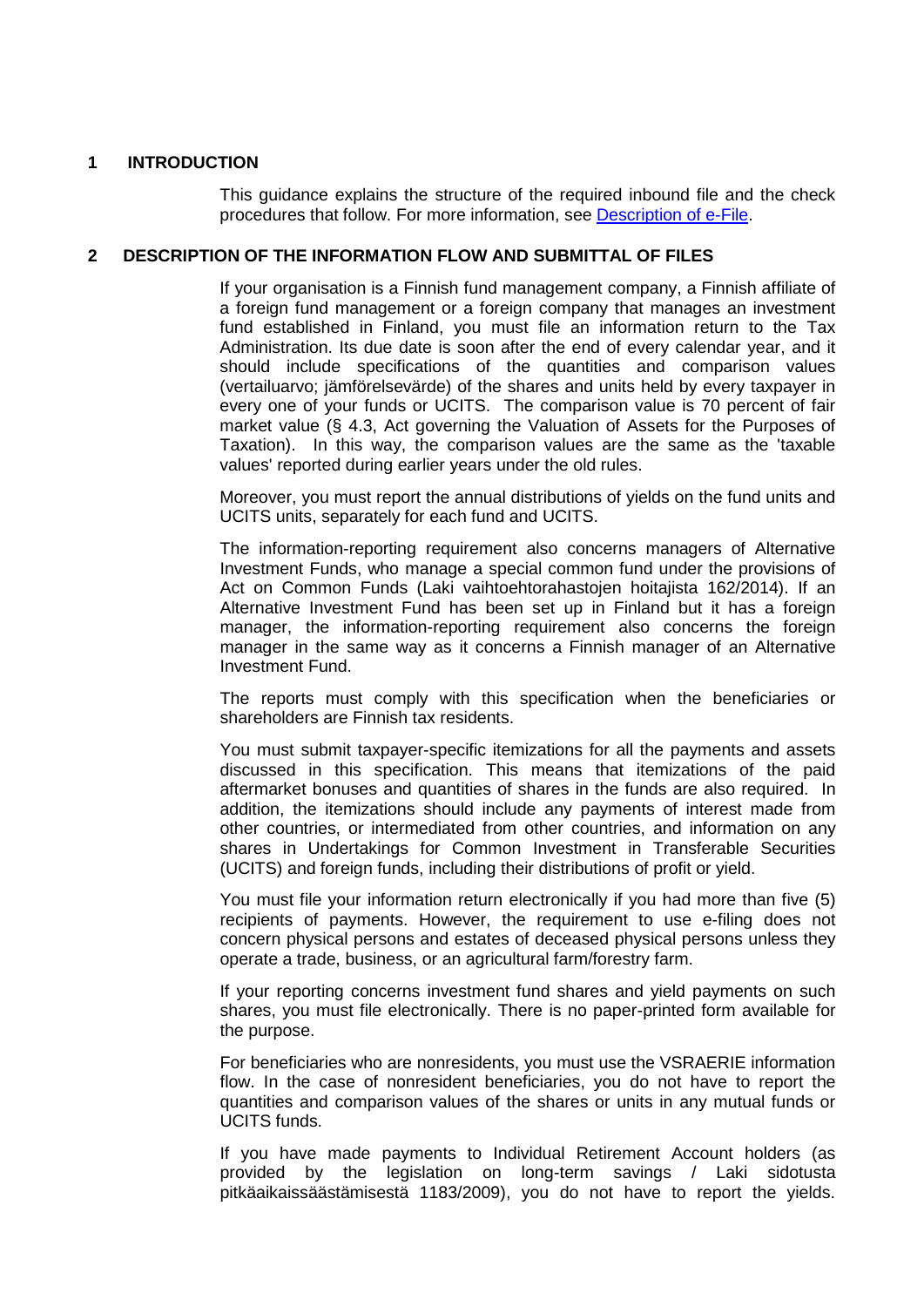Similarly, no reporting of the invested or saved assets is necessary, on the condition that they are included in the scope of the savings agreement.

For more information and instructions, go to the 'Annual Information Returns' pages of the Website, > Forms > Employer Payroll Report and other annual information return forms.

Logging in with a Katso ID and password entitles you to submit, on the condition that you have the user privileges of the Master User, Parallel Master User, or Annual Information Report Filer. The system checks your privileges on the basis of the Payer's identity code entry (data element 010; pos. 20-32). If an account operator (such as a bank) acts as a representative and files annual information on behalf of a client, the system checks the privileges on the basis of Account operator's Business ID (data element 080; pos. 189-201).

## <span id="page-3-0"></span>**3 MAKING CORRECTIONS**

For more information, see Making corrections to e-filed submittals of information returns.

## <span id="page-3-1"></span>**4 PERIOD OF VALIDITY**

This specification sets out the requirements of file formatting that come into force 23 February 2016 and continue to be in force until a new version of this specification is released.

Due date of filing is 31 January 2017.

### <span id="page-3-2"></span>**5 COMBINED INFORMATION FLOWS**

You may send us the following flows in the same computer file as you are sending your VSTVERIE flow:

- **VSTVVYHT**
- -

## <span id="page-3-3"></span>**6 CHANGES ON THE PREVIOUS YEAR**

|     | <b>Data Name</b> | Data element                                                                                 | <b>Description</b>                                                                                                                                        |
|-----|------------------|----------------------------------------------------------------------------------------------|-----------------------------------------------------------------------------------------------------------------------------------------------------------|
| 1.1 | 10/501           | Document type                                                                                | Removed (see Making Corrections)                                                                                                                          |
|     | 10/082           | <b>Deletion</b>                                                                              | This is a new Data Element.                                                                                                                               |
|     | 12-13/531        | Type of Payment                                                                              | Now refers to pos. 084                                                                                                                                    |
|     | 20-32/504        | Payor's ID                                                                                   | Now refers to pos. 010                                                                                                                                    |
|     | 15-18/502        | Year of payment                                                                              | Now refers to pos. 058                                                                                                                                    |
|     | 35-45/532        | Taxpayer's identity<br>code/Business ID                                                      | Now refers to pos. 083                                                                                                                                    |
|     | 47-57/534        | Amount of payment / value<br>of fund shares or UCITS<br>shares for purposes of<br>comparison | One character space is added to Length. For this rease<br>the start position of "Taxpayer's personal identity code<br>Business ID" changed from 36 to 35. |
|     | 47-57/534        | Amount of payment / value<br>of fund shares or UCITS<br>shares for purposes of               | Now the format is 'R'.                                                                                                                                    |
|     |                  | comparison<br>Withholding taxes                                                              | If Data Element format is 'R', entries must have two<br>decimals.                                                                                         |
|     | 58-68/535        | Tax withheld in a foreign                                                                    | Decimal separator character: the Comma (,)                                                                                                                |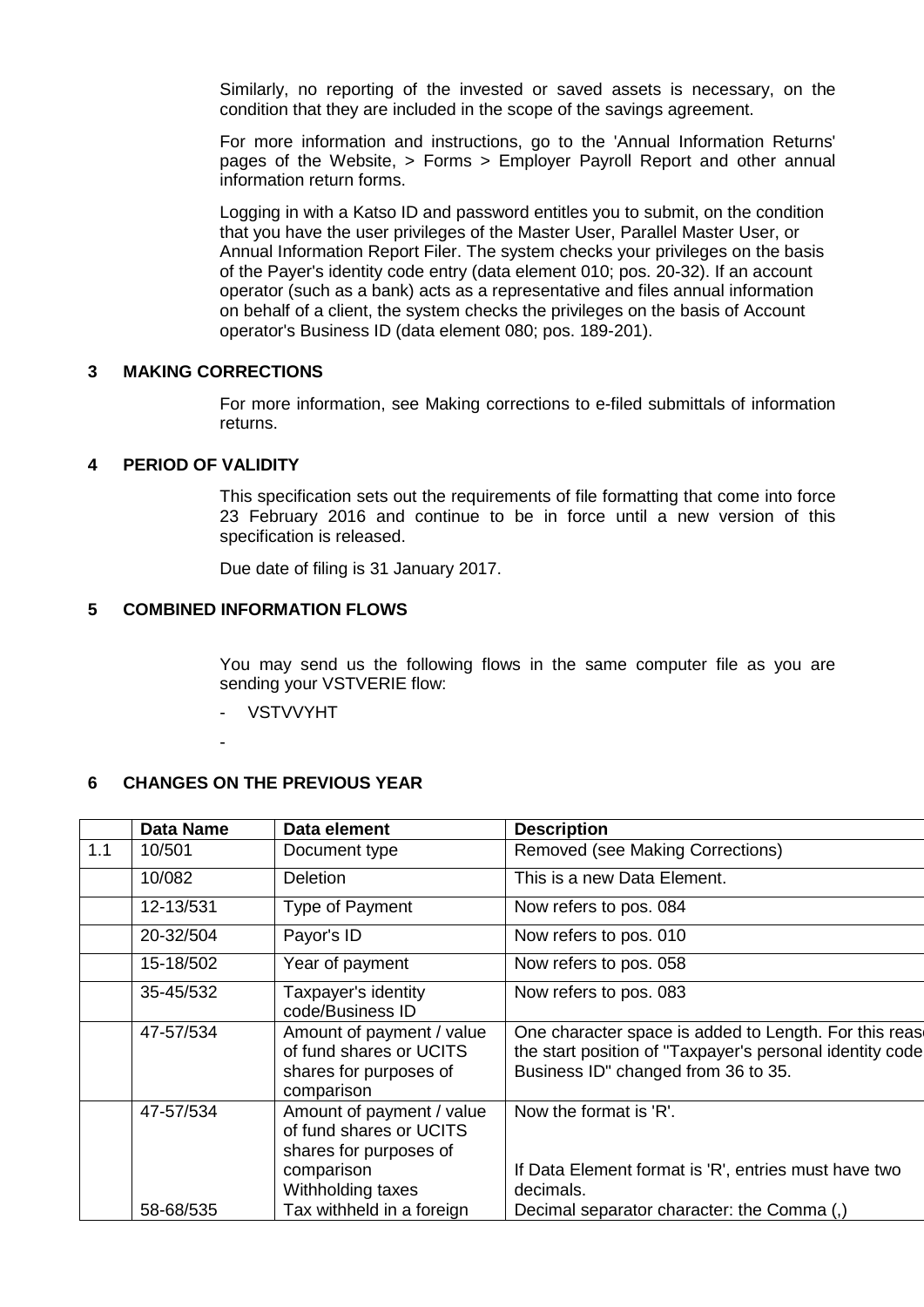|     | 133-143/536 | country, Types of Payment<br>3J, 3K, 3M, 3N                              |                                                                                              |
|-----|-------------|--------------------------------------------------------------------------|----------------------------------------------------------------------------------------------|
|     | 114-132/542 | Total quantity of fund units<br>or UCITS units, Asset<br>Types 2G and 3L | Now the format is '+D12,6'.                                                                  |
|     | 233-267/048 | Software application that<br>produced this file                          | This is a new Data Element.                                                                  |
|     | 269-282/198 | Send Date and Time -<br>populated by the service<br>provider             | This is a new Data Element.                                                                  |
| 1.2 | 70-99/540   | Name of fund / UCITS                                                     | Is now mandatory.<br>Added as a (T) Data Element.<br>Must be given for all Types of Payment. |
|     | 101-113/541 | Fund's Business ID (in the<br>case of Payment Types 2B<br>and $2G$ )     | Added as a (T) Data Element.                                                                 |
|     | 145-146/537 | Country Code, ISO3166                                                    | Added as a (T) Data Element.                                                                 |

## <span id="page-4-0"></span>**7 LIST OF THE DATA CONTENT**

Descriptions of the column entries:

| <b>Position</b> | The place where the data is located; concerns the fixed-length format.                                                                                                                                                                                                                                             |
|-----------------|--------------------------------------------------------------------------------------------------------------------------------------------------------------------------------------------------------------------------------------------------------------------------------------------------------------------|
| P/V             | P mandatory field<br>V not mandatory field                                                                                                                                                                                                                                                                         |
| Т               | T refers to names and identity codes when making corrections and<br>sending in a file that deletes previous entries (082:D). It is required<br>that the name and ID are exactly the same as in the previous filing. No<br>other information is required in a deletion file except the names and<br>identity codes. |
| LЛ              | If there is an asterisk * in the L/T column, it means Tamo will run a<br>check on the user entries.                                                                                                                                                                                                                |
|                 | V/P means that the field is not mandatory unless special<br>conditions apply. V/P means that the field is not mandatory unless<br>special conditions apply. In conditional sections, filling in the field, or<br>the result of a calculation, determine whether some other information<br>is mandatory.            |
|                 | # means that you cannot populate the field if the field preceded by a #<br>character is populated. If populating it with a zero is OK, it is<br>mentioned in the Data Element Description text.                                                                                                                    |
|                 | If there is an $L$ in the L/T column, it means that a formula determining<br>the value is in existence, but Tamo does not run an automated check.                                                                                                                                                                  |
|                 | If there is an H in the L/T column, it means that a Message is<br>displayed regarding the entry. However, this does not prevent the<br>submittal.                                                                                                                                                                  |
|                 | There may be several of the above comments made in the L/T column<br>if the entries are subject to calculations and automated checks.                                                                                                                                                                              |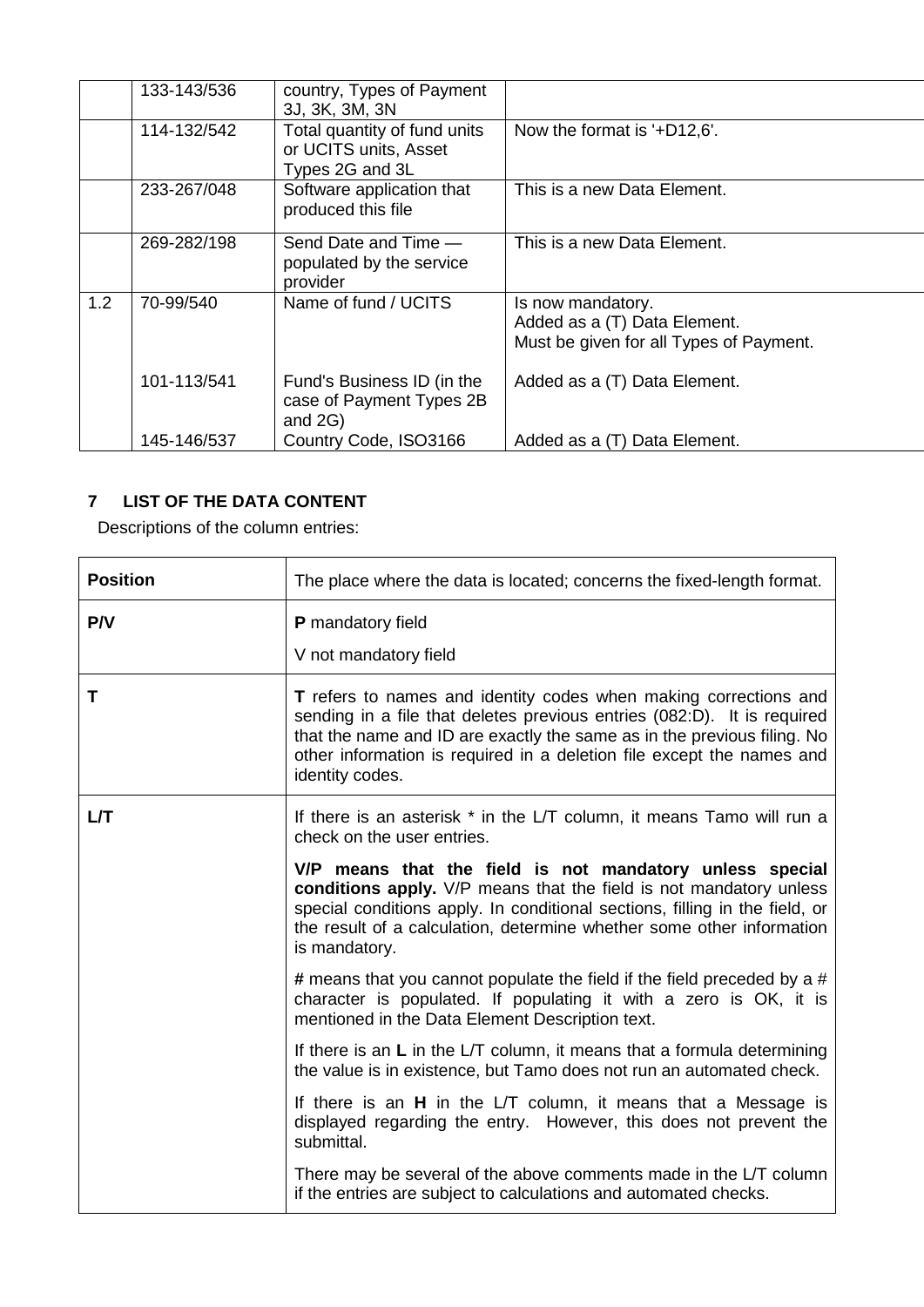| <b>Permissible values</b> | This column contains the relevant permissible values, separated by<br>comma. |
|---------------------------|------------------------------------------------------------------------------|

| Position   Code   P/V |     |              | T            | L/T           | <b>Description</b>                                                                               | <b>Format</b>               | <b>Permissib</b><br>le values                      |
|-----------------------|-----|--------------|--------------|---------------|--------------------------------------------------------------------------------------------------|-----------------------------|----------------------------------------------------|
| $1 - 8$               | 000 | $\mathsf{P}$ | Τ            |               | File identifier                                                                                  | AN <sub>8</sub>             | <b>VSTVERIE</b>                                    |
| 10                    | 082 | V            |              |               | Deletion                                                                                         | A1                          | D                                                  |
| $12 - 13$             | 084 | P            | T            | $\ast$        | Type of Payment or Type of Asset                                                                 | AN <sub>2</sub>             | 2B, 2C, 2D,<br>2E, 2F, 2G,<br>3J, 3L, 3K,<br>3M,3N |
| $15 - 18$             | 058 | P            | $\mathsf T$  |               | Year of payment<br>The year of payment is the calendar year when<br>payment took place.          | <b>VVVV</b>                 | 2016                                               |
| $20 - 32$             | 010 | P            | $\mathsf T$  |               | Payor's ID                                                                                       | YTUNNUS  <br><b>HETU</b>    |                                                    |
| 34                    |     |              |              |               | Reserve space                                                                                    |                             |                                                    |
| 35-45                 | 083 | P            | T            | $\ast$        | Taxpayer's identity code / Business ID                                                           | YTUNNUS  <br><b>HETU</b>    |                                                    |
| 46-57                 | 534 | V            |              |               | Amount of payment / value of fund shares or<br>UCITS shares for purposes of comparison           | R9,2                        |                                                    |
| 58-68                 | 535 | V            |              |               | <b>Taxes withheld</b>                                                                            | R8,2                        |                                                    |
| 70-99                 | 540 | P            | T            |               | Name of fund / UCITS                                                                             | AN30                        |                                                    |
| 101-113 541           |     | $\vee$       | $\mathsf{T}$ | $\ast$        | Fund's Business ID (in the case of Payment Types YTUNNUS<br>$V/P$ 2B and 2G)                     |                             |                                                    |
| 114-132 542           |     | V            |              | $\ast$        | Quantity of shares in fund or UCITS in the case of +D12,6<br>$V/P$ 2G and 3L Asset Types         |                             |                                                    |
| 133-143 536           |     | V            |              | *             | Taxes withheld in a foreign country in the case of $R8,2$<br>V/P 3J, 3K, 3M, 3N Types of Payment |                             |                                                    |
| 145-146 537           |     | V            | Т            | $\ast$<br>V/P | Country code, ISO3166                                                                            | <b>MAA</b><br><b>TUNNUS</b> |                                                    |
| 148-187 533           |     | V            | Τ            | $\ast$<br>V/P | Taxpayer's name                                                                                  | AN40                        |                                                    |
| 189-201 080           |     | V            | Τ            |               | Account operator's Business ID                                                                   | <b>YTUNNUS</b>              |                                                    |
| 202-231               |     |              |              |               | Reserve space                                                                                    |                             |                                                    |
| 233-267 048           |     | P            |              |               | Software application that produced this file                                                     | <b>AN35</b>                 |                                                    |
| 269-282 198           |     | V            |              |               | Send Date and Time - populated by the service DDMMYYYY<br>provider                               | <b>HHMMSS</b>               |                                                    |
|                       | 999 | P            |              |               | Final identifier                                                                                 | N <sub>8</sub>              |                                                    |

## <span id="page-5-0"></span>**8 AUTOMATED CHECK PROCESSES**

| New/<br>Chan<br>ged | Code       | <b>Description of Calc. Rule / Check</b>                                                                                                   |
|---------------------|------------|--------------------------------------------------------------------------------------------------------------------------------------------|
|                     | 541<br>084 | If the Type of Payment is Annual yield on a fund share (2B), Mutual fund<br>share (2G), the Fund's Business ID (541) is a mandatory field. |
|                     |            | Error message:<br>#123; If the Type of Payment is Annual yield on a fund share (2B), Mutual                                                |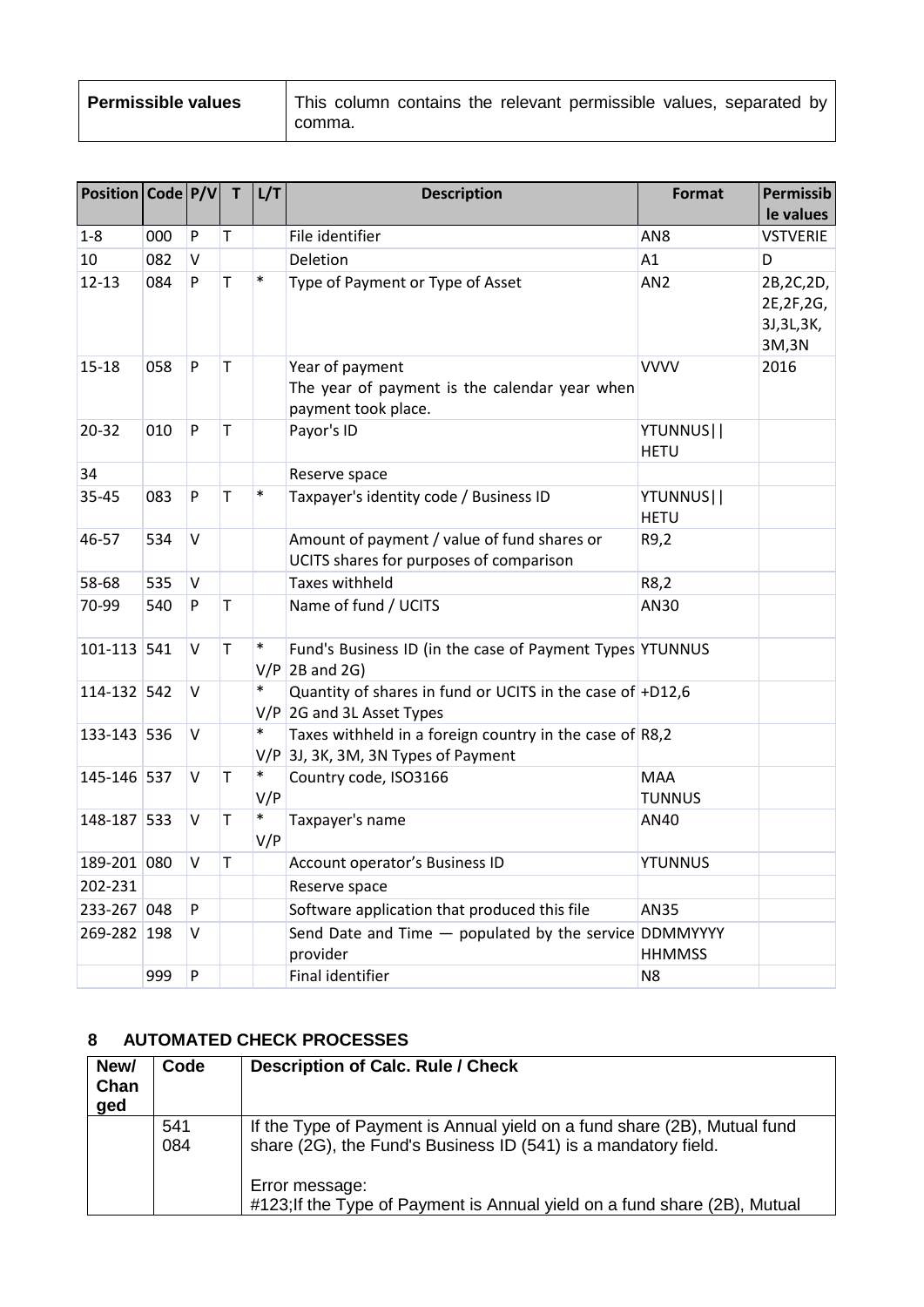|   |     | fund share (2G), you must populate Fund's Business ID (541).                 |
|---|-----|------------------------------------------------------------------------------|
|   | 542 | For Payment Types 2G and 3L, the Quantity of fund shares or UCITS            |
|   | 084 | shares (542) is a mandatory field that must be populated with a non-zero     |
|   |     | value. Look up the descriptions of different Payment Types in section 9.     |
|   |     |                                                                              |
|   |     | Error message:                                                               |
|   |     | £317; For Payment Types 2G and 3L, you must populate Quantity of fund        |
|   |     | shares or UCITS shares (542) with a non-zero value.                          |
| M | 537 | If Type of Payment 3J, 3K, 3L, 3M is 3N reported, Country Code of the        |
|   | 084 | country of issue (537) is a mandatory field, but its value cannot be FI.     |
|   |     |                                                                              |
|   |     | Error message:                                                               |
|   |     | #1089; For 3J, 3K, 3L, 3M and 3N Types of Payment you must populate          |
|   |     | Country Code of the country of issue 537 with a code value other than 'FI'.  |
|   | 533 | Taxpayer's name (533) is a mandatory field when a dummy identity code is     |
|   | 083 | entered in the Personal ID or Business ID (083) field.                       |
|   |     |                                                                              |
|   |     | Error message:                                                               |
|   |     | #1090; Taxpayer's name (533) is a mandatory field because you have           |
|   |     | entered a dummy identity code in the Personal ID or Business ID (083) field. |
|   | 536 | Taxes withheld in a foreign country (536) must be populated with a non-zero  |
|   | 537 | value when the Type of Payment is 3J, 3 K, 3 M, 3 N.                         |
|   |     |                                                                              |
|   |     | Error message:                                                               |
|   |     | #1091; You must populate Tax withheld in a foreign country (536) with a      |
|   |     | non-zero value in connection with 3J, 3 K, 3 M and 3 N Types of Payment.     |

## <span id="page-6-0"></span>**9 MESSAGES**

| New/<br>Chan<br>ged | Code       | Description of the message                                                                                                                     |
|---------------------|------------|------------------------------------------------------------------------------------------------------------------------------------------------|
|                     | 534<br>535 | Invalid input: Tax withheld (535) is greater than Amount of payment / value<br>of fund shares or UCITS shares for purposes of comparison (534) |
|                     |            | #1092; Tax withheld (535) cannot be greater than Amount of payment /<br>value of fund shares or UCITS shares for purposes of comparison (534). |

## <span id="page-6-1"></span>**10 DESCRIPTIONS OF THE TYPES OF PAYMENT**

## **Finnish payment and asset types**

- 2B Annual distribution paid out on a yield share
- 2C Annual interest on bonds or debentures
- 2D Other interest or other income from investment (capital income)
- 2E Aftermarket bonus paid by the filer to the taxpayer (is capital income for the taxpayer concerned)
- 2F Aftermarket bonus withheld (received) by the filer (is a tax deduction for the taxpayer concerned)
- 2G Mutual fund share.

## **Foreign payment and asset types**

3J Annual distribution paid out on foreign shares in foreign UCITS